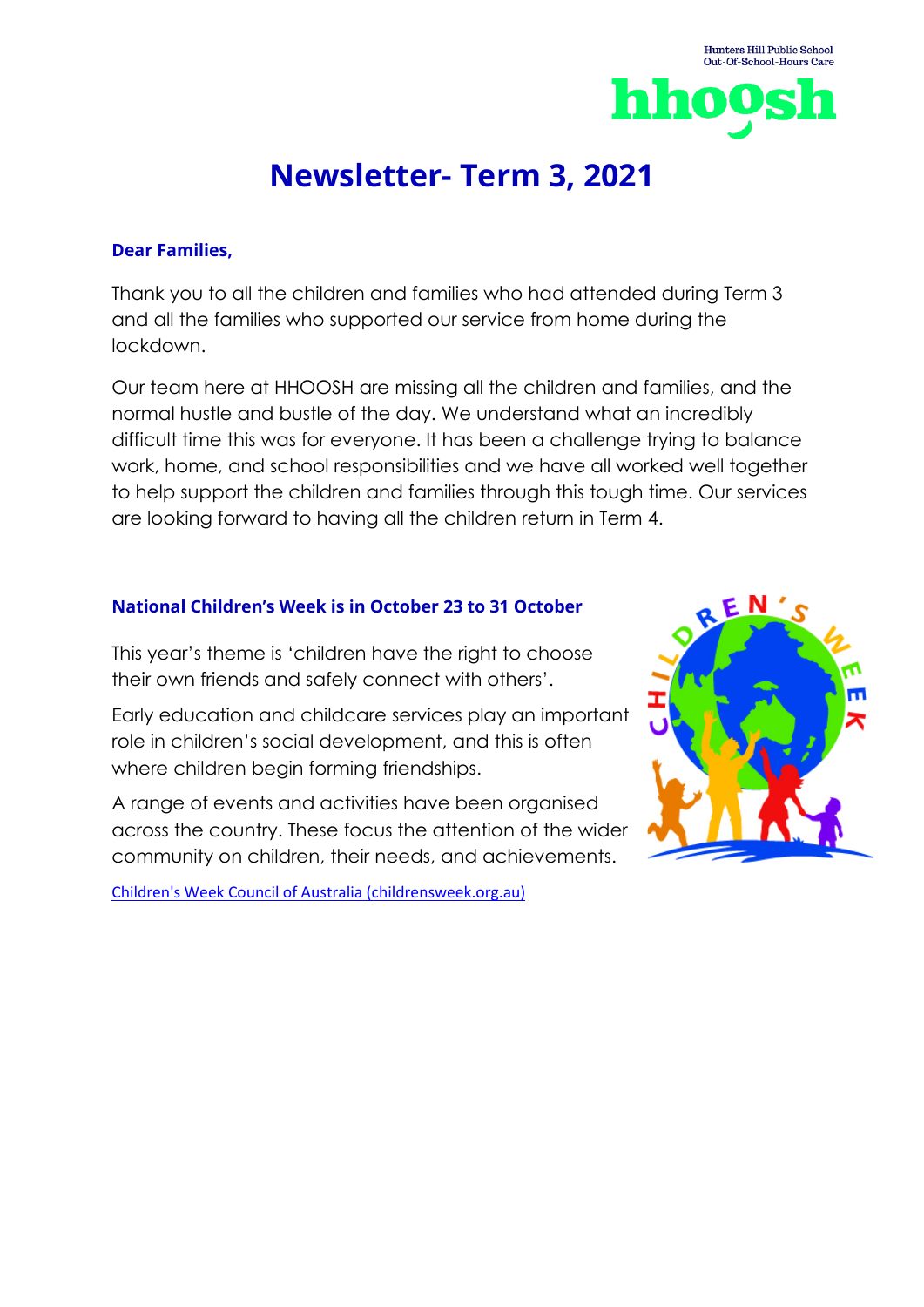### **Assistant Director – Chantell Machuca**

Hi families, it has been an absolute pleasure to have met the children thus far and am looking forward to meeting more as Term 4 transitions into pre lockdown procedures. I am eager to working closely with all the lovely children within this service as well as collaborating with parents in the near future. Below are new structures and routines I have applied to HHOOSH which have been in working progress since Term 3.

## **Weekly Wednesday Wonders**

Reoccurring planned program 'Weekly Wednesday Wonders' is implemented every Wednesday in After School Care to enforce children's voices into programming. This allows them to contribute and express their interests and likes into the weekly planning as well as exploring new likes and their curiosity. This lets the children feel recognised in the service for who they are, allowing them to identify themselves as an individual. Listed below are the categories children are able to suggest ideas in:

## **Weekly categories**

- 1. Exploration (Arts, craft, visual arts and culture)
- 2. Science
- 3. Cooking Club (Healthy recipes to make)
- 4. Expressive (Music, drama, language and role play)
- 5. Active games (Group games of sport)
- 6. Cognitive games (Problem solving games)
- 7. Show and Tell (Club)
- 8. Kids Art Hub (Club)

Termly categories (happens first Wednesday back only)

Menu (Suggestions for Before and After School Care for that term)

HHOOSH Clubs (Suggestions for clubs to run that term)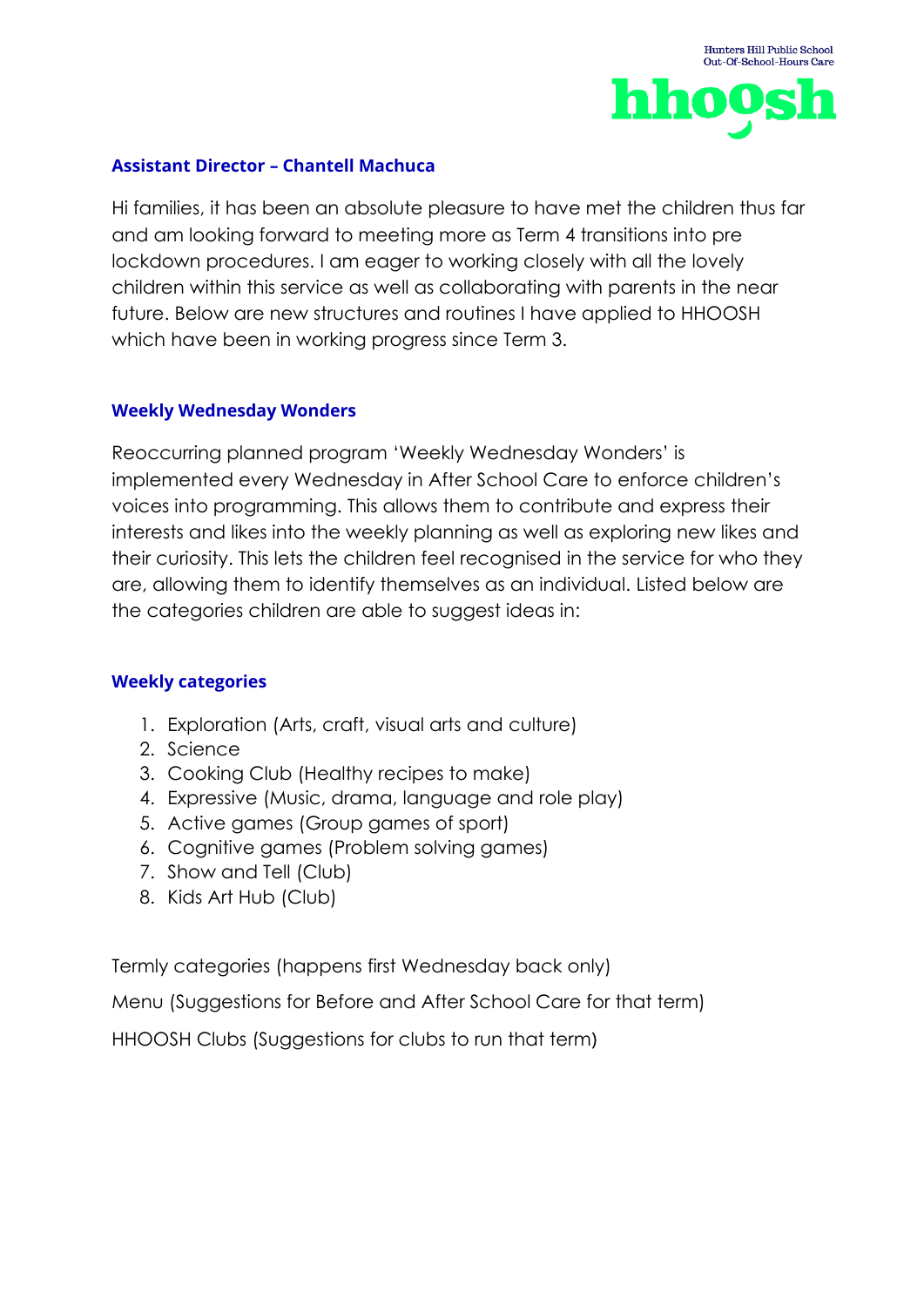## **TERM 4 HHOOSH CLUBS**

Monday: Kids Art Hub - children learn to draw step by step by watching video tutorials from family friendly YouTube channel 'Art for Kids Hub'. There will be different categories to draw each week suggested by children in Weekly Wednesday Wonders.

Tuesday: Lego Extension - children loved doing Lego Masters at HHOOSH last term, therefore this term we will be doing an extension on the activity. Children will be challenged to use the BrickIT app to follow building instructions by scanning Lego pieces and helping them explore many different guided creations.

Wednesday: Cooking - this term cooking is directed by children's interests as voiced in Weekly Wednesday Wonders. Cooking club aims to teach children how to cook healthy food using a variety of techniques.

Thursday: Gardening - this term will focus on maintaining the garden and harvesting the new vegetables growing. We hope to harvest the carrots soon to make way for cucumbers, zucchinis and cherry tomatoes that are currently growing in the greenhouse.

Friday: Show and Tell - This club was suggested by a child in Weekly Wednesday Wonders. Each week there will be a different theme where children will speak and may bring in any props that they want to support their presentation. Props included but are not limited to, toys, drawings, pictures, books and games. Children will be responsible to keep their prop safe whilst at HHOOSH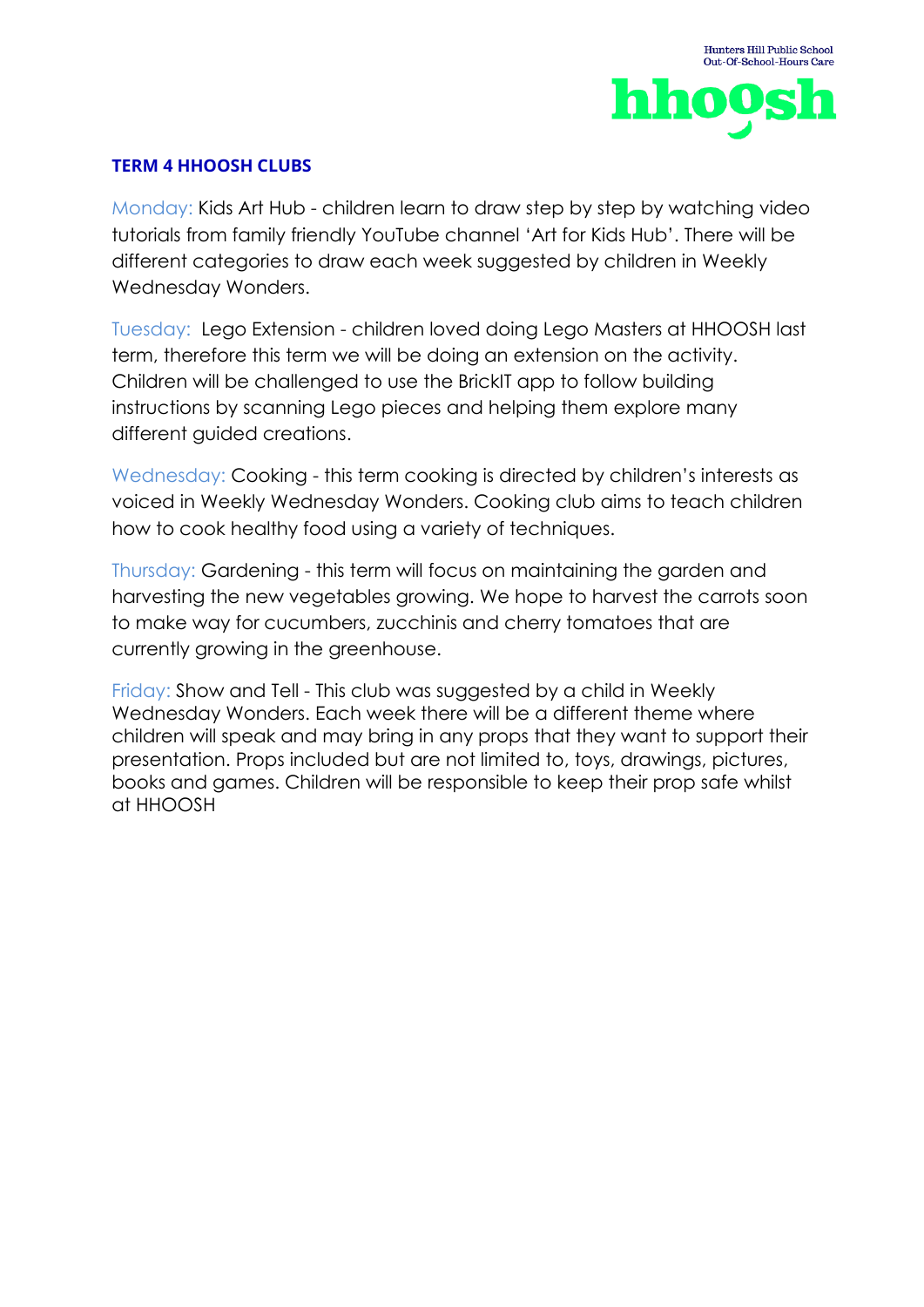# **Raffle Tickets**



Introducing our new reward system this term for positive behaviour at HHOOSH, children have the chance to gain raffle tickets throughout the week to enter the draw every Friday in After School Care. Four children are to be drawn out each Friday, having the choice to use their raffle ticket straight away for Box A or to save it for a bigger prize. There are three prize boxes for children to work towards. (if a child does not attend on a Friday, their raffle ticket will be kept and the child can make a choice to either use or save their raffle ticket when they next attend the service).

| Prize box order                | How many tickets they                            | Inside this prize box                                                                                                                                                                                                      |
|--------------------------------|--------------------------------------------------|----------------------------------------------------------------------------------------------------------------------------------------------------------------------------------------------------------------------------|
|                                | need to be drawn to<br>gain access to this prize |                                                                                                                                                                                                                            |
| Box A<br>(Can only choose one) | 1                                                | Water pistols<br>$\bullet$<br>Play-Doh<br>Lollies, chocolate<br>and pringles<br><b>Bubble blowers</b><br>Fancy pens,<br>notebooks, stickers<br>and puzzles                                                                 |
| Box B                          | 3                                                | Child chooses one<br>$\bullet$<br>activity they would<br>like to do the<br>following week on<br>a day they attend<br>e.g., soccer,<br>specific art craft<br><b>OR</b><br>Two prizes from<br>box A                          |
| Box C<br>(End of term prizes)  | 5                                                | Child gets to<br>choose appropriate<br>item they want<br>under the value of<br>\$30. This can<br>include but is not<br>limited to: Nerf<br>gun, small Lego<br>set, sport balls,<br>colouring-in set,<br>craft supplies etc |

For further information in regard to the raffle ticket system please feel free to have a chat with Chantell.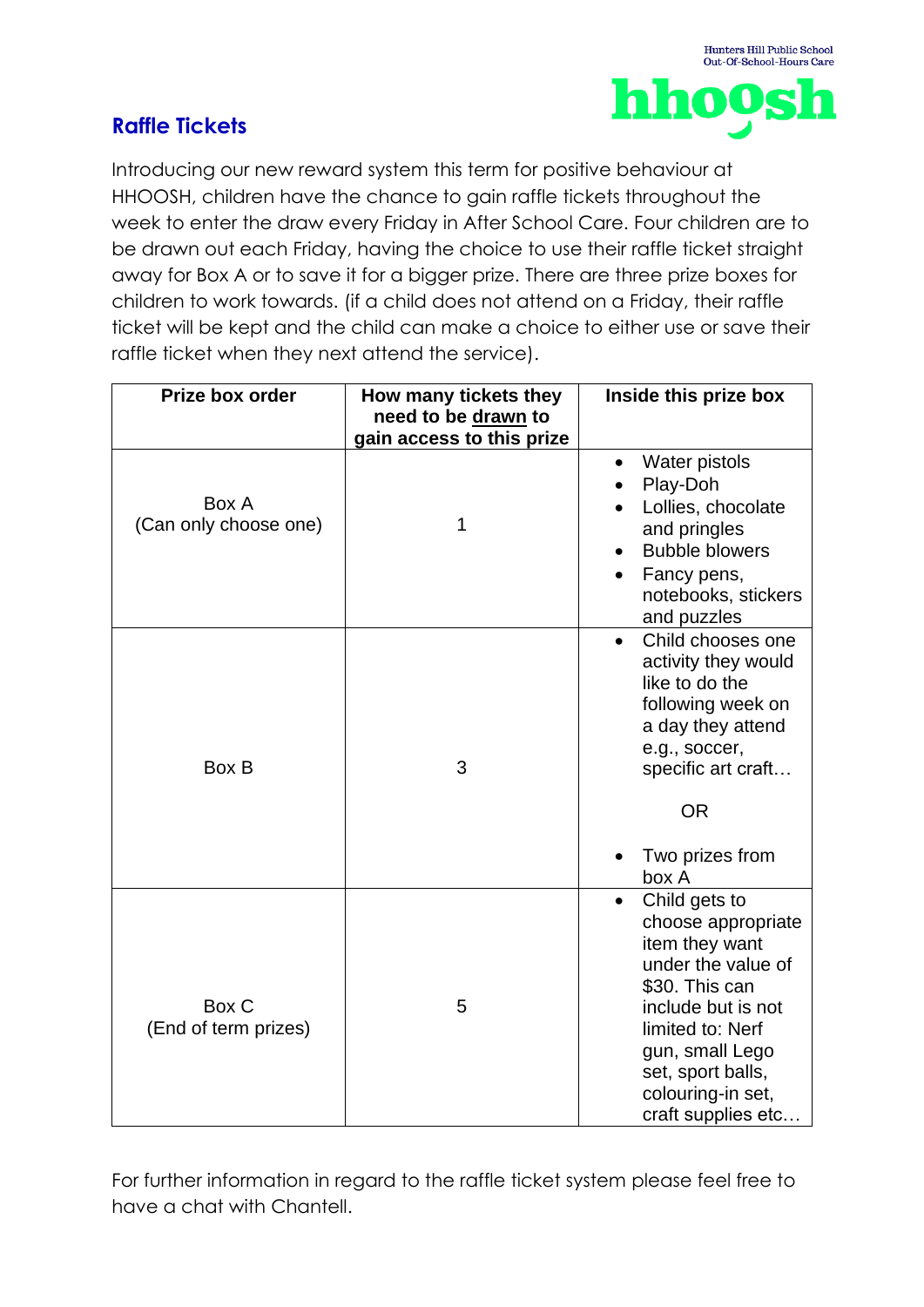

# **Educational Leader – Tash Barrow**

Term 3 flew by at HHOOSH this year.



Children participated in a number of engaging activities throughout the term, despite having less attendance at the centre. Children particularly took an interest in science this term, conducting experiments such as Coke and Mentos explosions, Mentos dissolving, crystal making and solar oven Smores.

Children also really enjoyed gardening club and preparing our garden for Spring. This means by the end of term four, children should have carrots, cherry tomatoes, strawberries, lavender and more growing in the veggie garden. This initiative teaches children gardening skills and encourages them to care about the environment around them.





One other favourite this term was cooking club, with some big hits being bruschetta prepared by Ethan H and delicious rice paper roles prepared by Pelin O, James H and Julia S. Term 3 was an enjoyable time for those children present, though the team at HHOOSH are definitely looking forward to seeing all children return.

Look out for our Welcome Back HHOOSH Halloween Party to celebrate the return of the students on the 29<sup>th</sup> of October, more information to follow.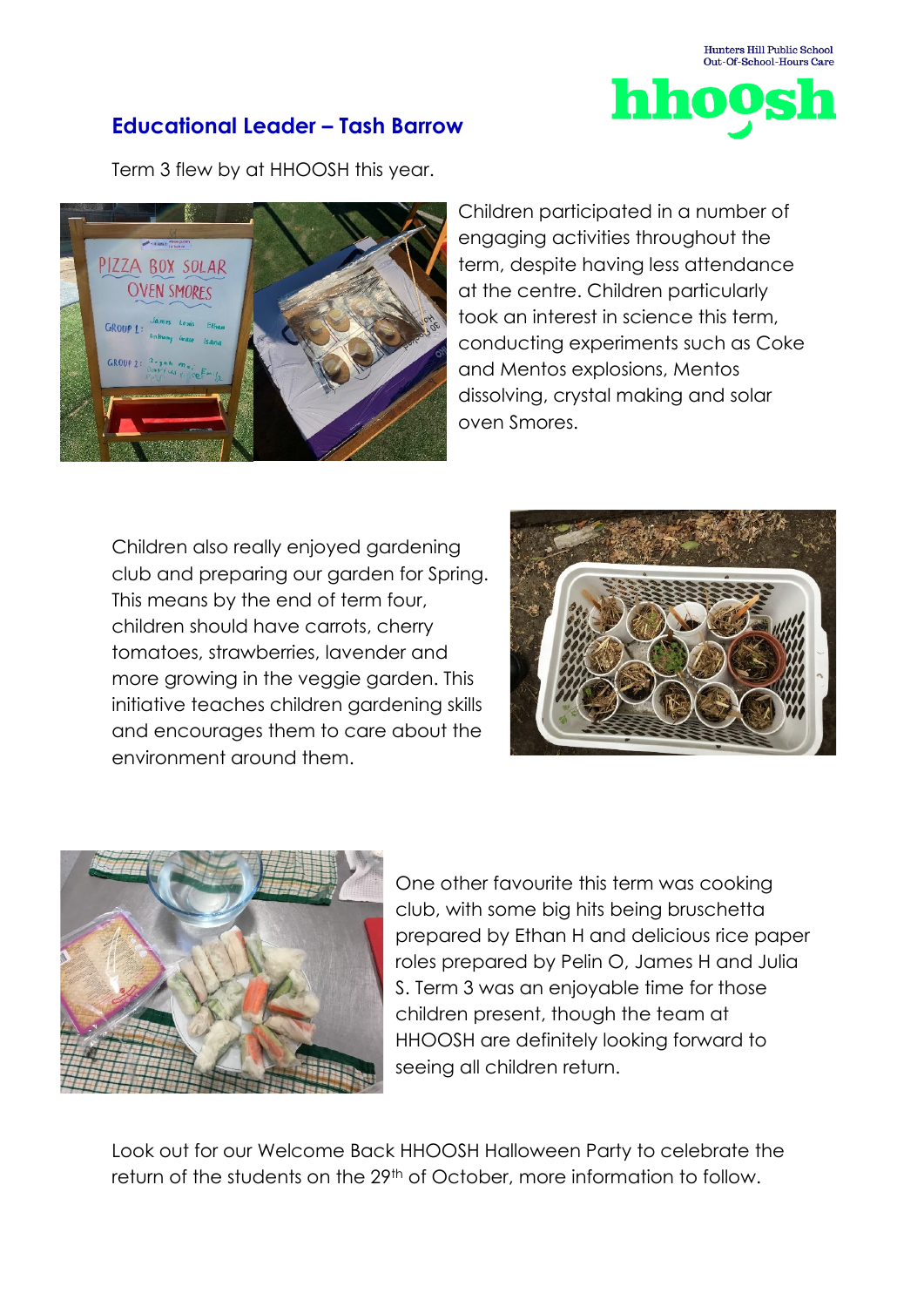

## **Term 4 Events Calendar**

#### **Special Days & Events in Australia in October <sup>2021</sup>**

Saturday, 2 October – **World Smile Day**

Monday, 4 October – **Labour Public holiday Day, ACT & NSW**

Monday, 4 October – Sunday, 10 October – **World Space Week**

Tuesday, 12 October – Sunday, 17 October – **Superhero week**

Monday, 25 October – Saturday, 30 October – **National Children's Week**

Wednesday, 27–October – **Children's Day**

Sunday, 31 October – **National Grandparent's Day**

Sunday, 31 October – **Halloween**

#### **Special Days & Events in Australia in November <sup>2021</sup>**

Tuesday, 2 November – **Melbourne Cup Day**

Thursday, 4 November – **Diwali**

Tuesday, 16 November – Sunday, 21 November – **Road Safety Week**

Monday, 8 – Sunday, 14 November 2021 – **Recycling Week**

Thursday, 11 November – **Remembrance Day**

Saturday, 20 November – **Universal Children's Day**

## **Special Days & Events in Australia in December <sup>2021</sup>**

Friday, 24 December – **Christmas Eve**

Saturday, 25 December – **Christmas Day**

Sunday, 26 December – **Boxing Day**

Friday, 31 December – **New Year's Eve**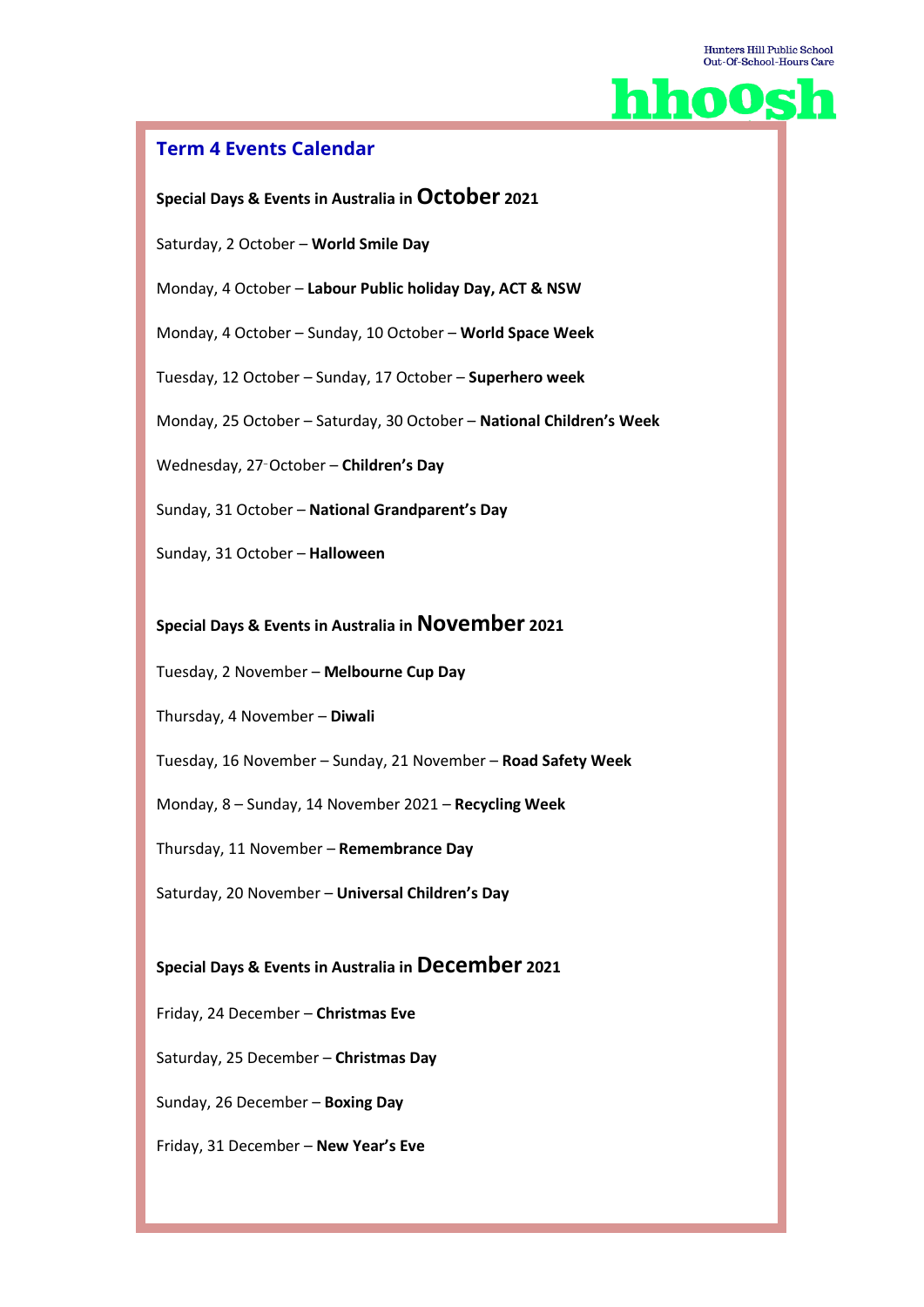## **Vacation Care – September/October Vacation Care**

Despite the greater lockdown due to COVID, vacation care was a great hit with incursions planned and run by the HHOOSH staff. A huge thank you for your support and co-operation during this lockdown.







Scratch boards



Colourful clay sculptures









STEM day: Jellybean structure



Tie dying bags **Building Hexbug mazes** 



Pyjama and movie day Wizard day making wands